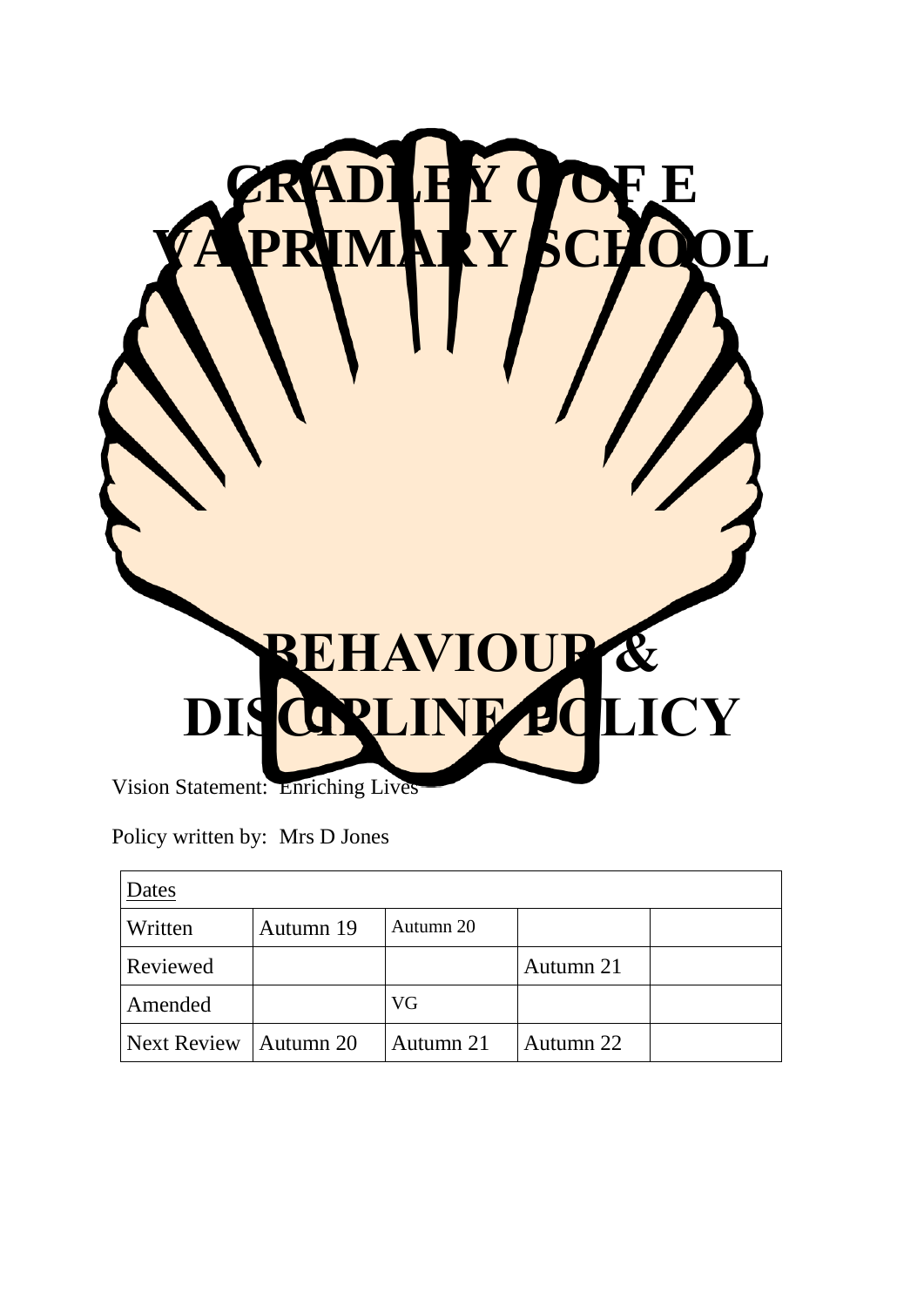# **Managing Positive Behaviour Policy**

### **School ethos:**

At Cradley Primary School, Christian values permeate through every aspect of school life and guide the aims and rationale of our school policies.

This policy deals with the expectations of behaviour at Cradley Church of England Primary School.

We care for and protect God's children to help them develop and maintain desired behaviour and life skills. Should behaviour fall below our high expectations, we aim to support and help them flourish in their journey.

### Aims

- We aim to create an environment where everyone and especially children feel safe, secure and respected, enabling children to develop a sense of self-worth and a respect and tolerance for others.
- To focus attention on the promotion of positive behaviour and on shared responsibility for dealing with instances of unacceptable behaviour.
- To promote a shared approach to dealing with discipline issues by all adults in school and enable children to develop self-discipline through understanding and respect.
- We seek to open up horizons of hope and aspiration, and guide pupils into ways of fulfilling them.
- We also aim to cope wisely and compassionately when things and people go wrong, focusing on developing the dignity of the individual. .
- We provide opportunities for healing, repair and renewal through which repentance, forgiveness, truth and reconciliation are possible. Trust, generosity, compassion and hope are promoted.

## Principles

- We aim to promote good behaviour based on Christian values that are demonstrated through acts of worship, all lessons and all aspects of school life.
- Children are encouraged and taught how to behave appropriately at all times, both in and outside the classroom, and in and beyond the school building.
- Children are given opportunities to develop good manners and self- command in a range of situations and environments through a vibrant curriculum and through positive reinforcement.
- Children are aware of the importance of positive learning behaviours and their responsibility to work hard. They have ownership of our key values for learning:, which are discussed and explicitly referred to throughout the school week.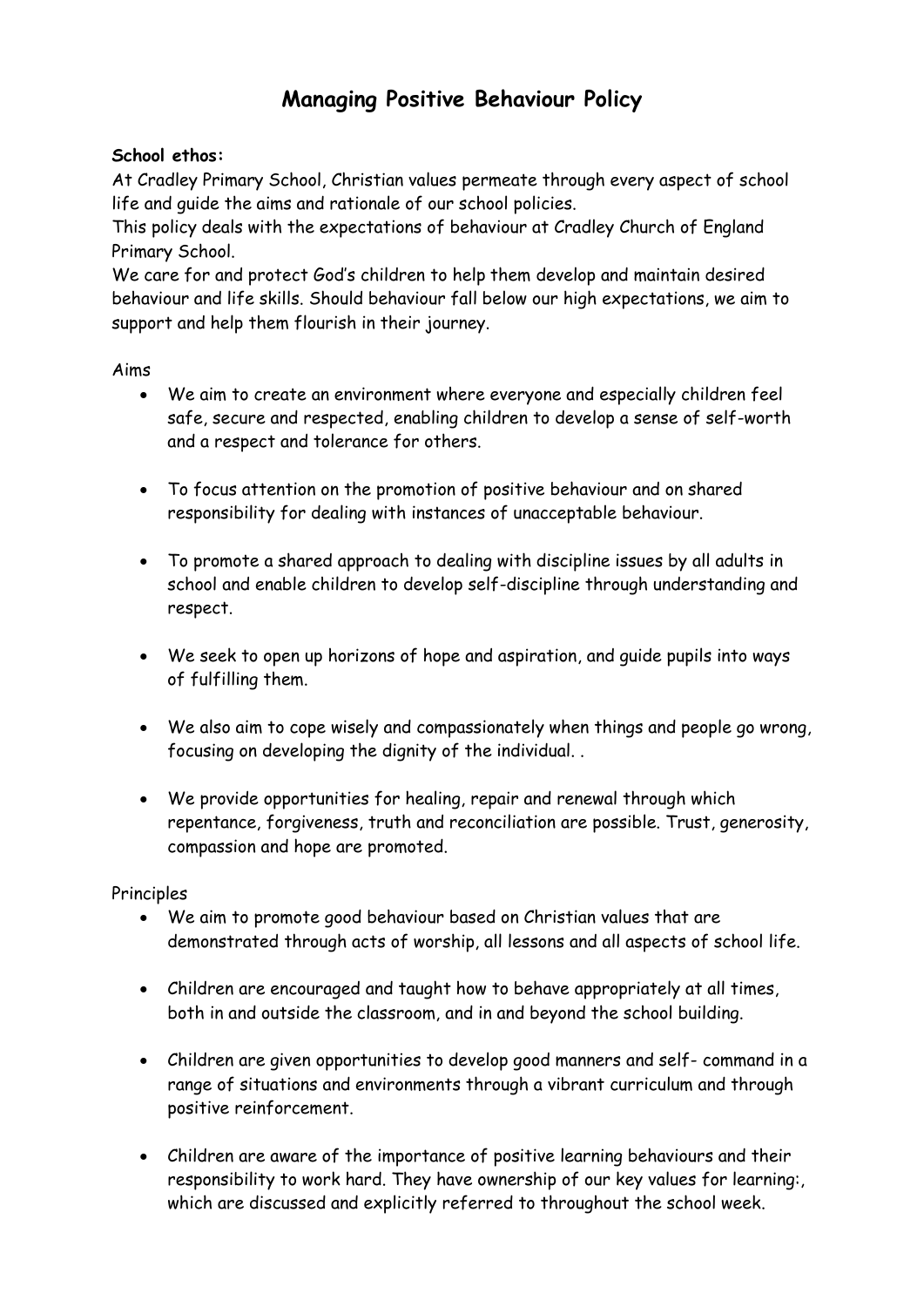• Our policies are founded on Christian teaching. Behaviour, in particular, is based around "Treat others as you would like to be treated". (Luke 6:31) and "Love one another as I have loved you.. (John 15:12)

#### **How we support behaviour using THRIVE:**

We believe the school/learning environment has a central role in a child's emotional, social, and moral development, just as it does in their academic development. Children bring to school a wide range of emotional needs, behaviour patterns and social experiences based on differences in home values, attitudes, and life experiences. We recognise the impact a child's emotional development has on their overall achievement and have developed a whole school approach with specific provision within our broad and balanced curriculum designed to help the children with their emotional and social skills. All children work towards common values based on the core principles of honesty, respect, responsibility and forgiveness.

We use a dynamic developmental approach to help children learn how to understand their emotions, regulate and manage their own behaviours. This approach is known as THRIVE and is used by schools across our learning community and nationally. It is based on scientific research and informed by up to date neuroscience. All our staff are trained and we use it in our daily practices with all children. We have two THRIVE practitioners who coordinate this work and they are trained to identify the emotional needs that underlie troubling behaviours. Specific 1-2-1 provision is in place to support these children whose behaviour interrupts their own and others' learning.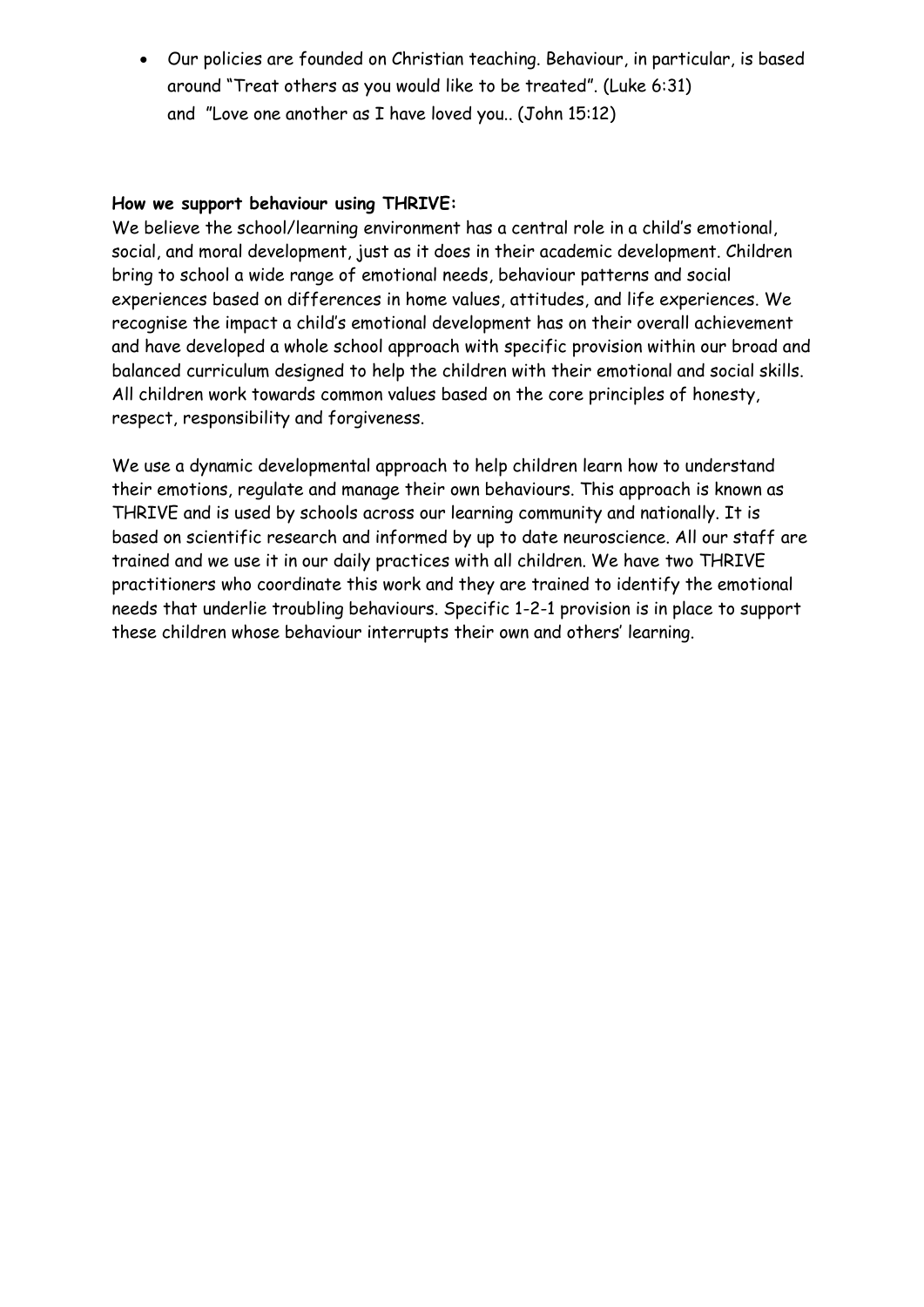### **Our THRIVE approach:**

The teacher/learner relationship can be used to prevent and to respond to disruptive behaviour.

- Whole school training to ensure the approach underpins all aspects of school life
- We have a Thrive area where 1-2-1 and / or group work takes place
- An on-line Whole Class screening tool helps us to identify the needs of the children and plan the focus for the class.
- Assessment for children with specific needs and a clear step-by-step action plan with planned 1-2-1 support, specific teaching strategies and small group work is put in place. These assessments will be matched to any relevant SEND provision maps and shared with parents.
- We believe that all staff have a responsibility to actively help children develop core skills by:

- Modelling good social skills and conflict resolution

- Setting appropriate boundaries

 - Showing empathy and understanding by attuning, validating, containing and regulating feelings

- Listening to the children and helping them develop thinking steps

 - Using praise and rewards to encourage the learning of personal skills and selfregulation

 - Provide specific curriculum activities linked to social and emotional development

### **Rules and routines:**

Our school/class rules and routines are designed to give clear and consistent guidance to the children. The aim is to provide support that will encourage the children to become increasingly independent and learn how to manage their own behaviour - a key life skill. We keep rules to a necessary minimum:

- we use rewards to celebrate and reinforce good behaviour
- rules and routines are appropriate, consistent and communicated clearly to the children

**Rules:**  Be ready

Show respect Be safe

Children are encouraged to try to resolve disputes themselves and to take responsibility for their own actions. The classroom environment gives clear messages to the children, therefore, the quality of the adult/child relationships, classroom routines and teaching strategies have an important influence on how children behave. We use management systems which are designed to help children take responsibility for their actions, make good choices and support them to reflect on their behaviour. Staff use the behaviour system in each class and in the playground. This acts as a positive guide and gives the child a chance to moderate their own behaviour. The warning system is there as a 'life line' to support children and help them to become more independent. If a child does not respond after the 2nd warning there is a sanction (usually to miss playtime). However in some specific cases and depending on the situation, the warning system may not be appropriate and there is an immediate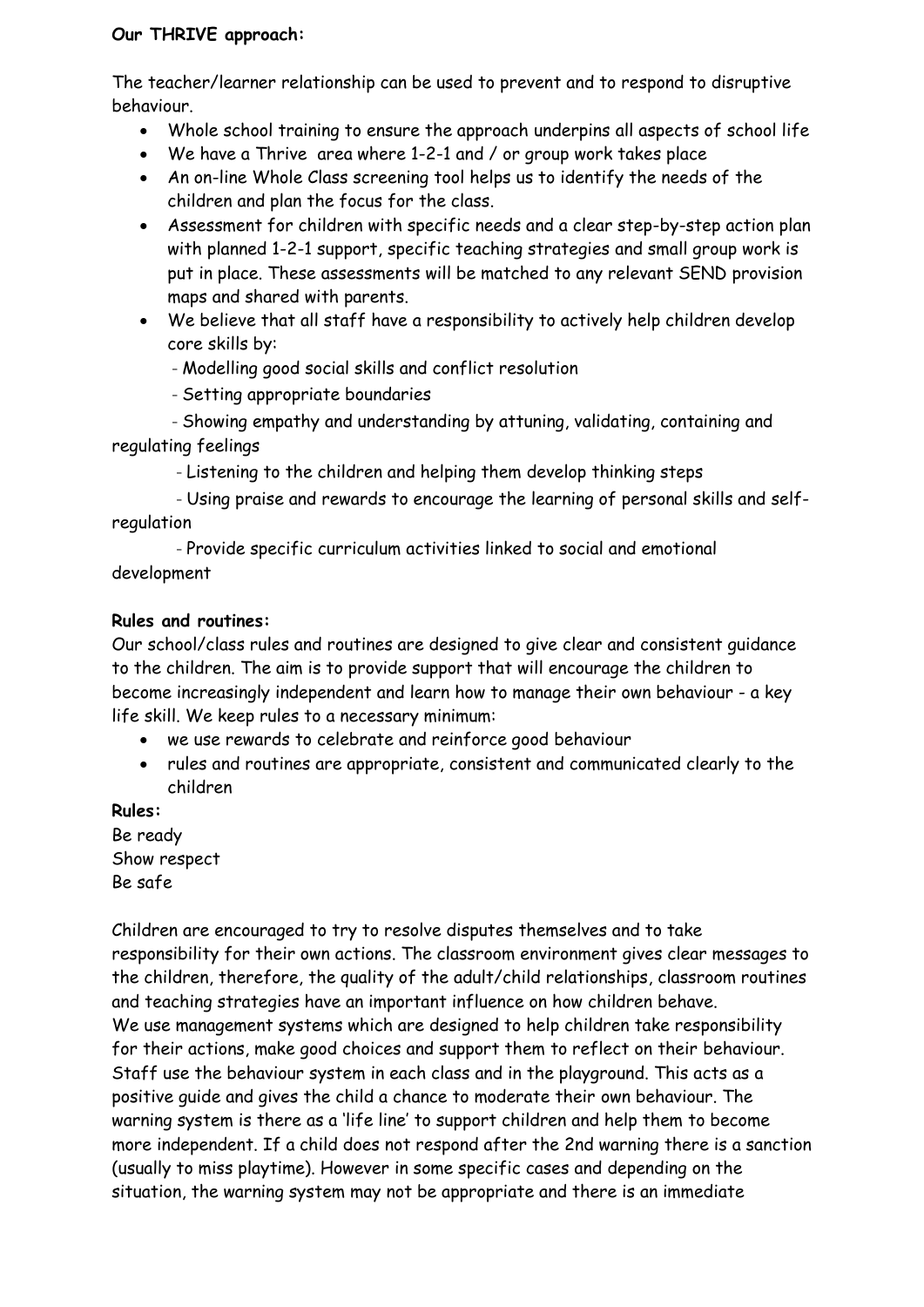consequence. If the behaviour persists they will be sent to the headteacher and the headteacher may inform the parents.

## **Rewards**

We always look for opportunities to praise and reward the children for their efforts, achievements, attitude and behaviour. Rewards might include:

- non-verbal rewards such as thumbs up or a smile, or a high 5 gesture
- Stickers, lots of verbal praise, show work to peers, other staff, the head teacher
- children are divided into house teams and they are awarded house points throughout the week
- On Friday each week we have our Celebration Collective worship where we celebrate the pupils' achievements and successes. Certificates are awarded for learning, behaviour and achievements. The House Team points are collected and celebrated

# **Responsibilities:**

Staff should

- treat all pupils fairly and with respect
- help all children to develop their full potential
- create a safe, pleasant and well organised learning environment
- use positive rewards and sanctions consistently and fairly
- be good role models
- form positive relationships with parents and children
- recognise and value the strengths in every child's parents
- make children aware of appropriate behaviour
- encourage independence and self-discipline

## Children should

- do their best
- contribute to their own learning and school life
- treat others, their belongings and the environment with respect
- show consideration for others
- consider the effects of their actions on others

## **Sanctions:**

If a child does not respond to the positive behaviour strategies, the school uses a range of sanctions to discourage inappropriate or disruptive behaviour.

At Cradley Primary School we have consistent and fair systems to manage misbehaviour, designed to teach children how to regulate their own behaviour, get on with others and make a positive contribution to the school community. In the following tables we have listed inappropriate behaviours and a range of strategies and sanctions which are used in school.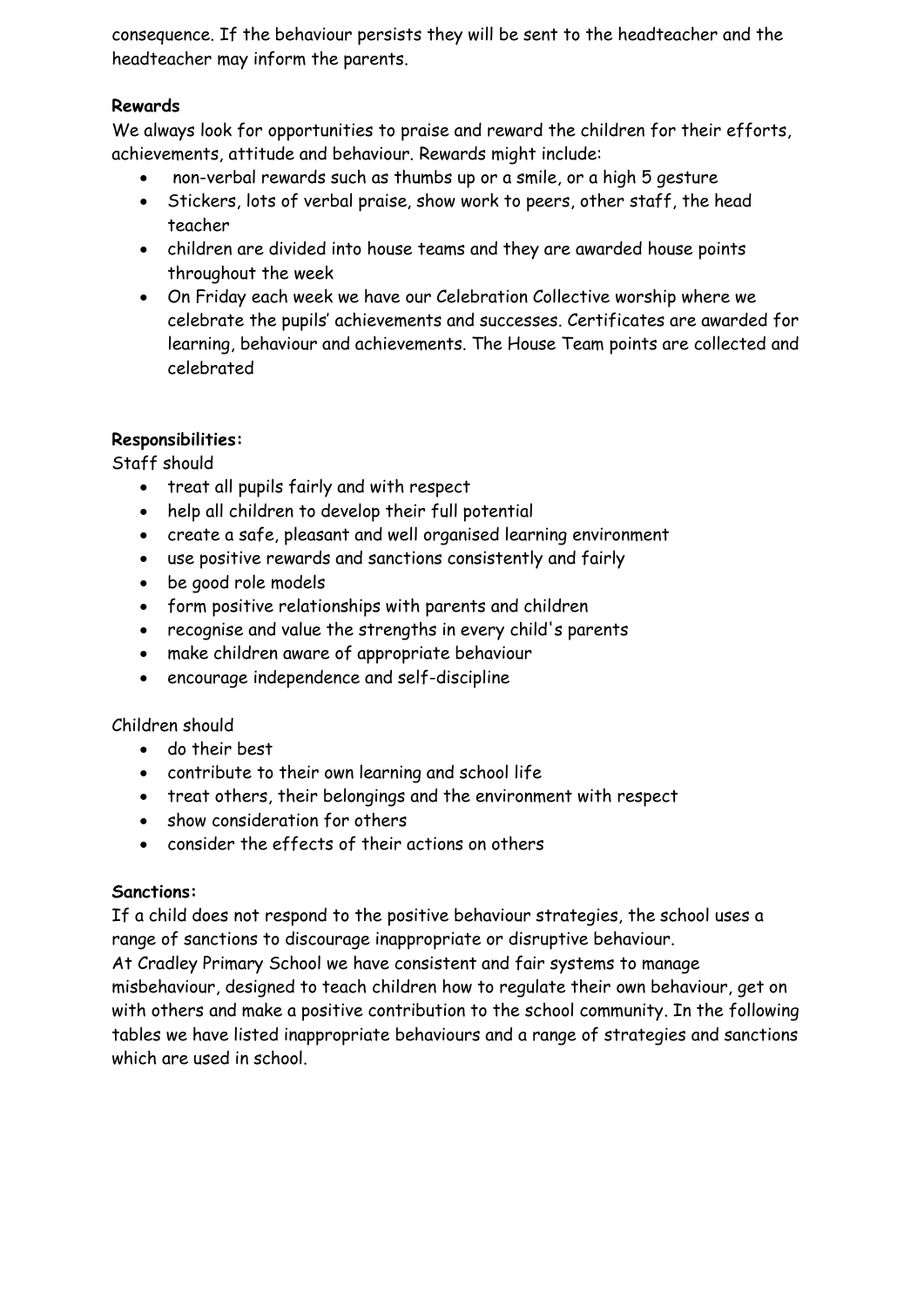| <b>Behaviours Moderate</b>  | <b>Serious Level</b>      | Critical                  |
|-----------------------------|---------------------------|---------------------------|
| Fidgeting / fussing/telling | Consistently shouting out | Serious assault           |
| tales                       | Consistently distracting  | Uncontrollable behaviour  |
| Dropping litter             | others                    | and deregulation          |
| Being noisy                 | Being rude to staff       | Vandalism                 |
| Unkind remarks              | Poor attitude to learning | Damage to the school      |
| Inappropriate language /    | Fighting                  | property                  |
| being rude                  | Stealing                  | Physical / verbal threats |
| Time wasting                | Bad language              | made to other children or |
| Running in the school       | Aggressive behaviour      | adults                    |
| building                    | Refusal to cooperate      | Leaving school without    |
| Pushing                     | Unable to regulate        | permission                |
| Being unhelpful in class    | emotions                  |                           |
| Failing to keep on task     |                           |                           |
| Leaving the classroom       |                           |                           |

without permission

| <b>Strategies And Sanctions</b><br>Moderate                                                                                                                                                                                                                         | <b>Serious Level</b>                                                                                                                                                                                                                                                                                                                                                                                                                                     | Critical                                                                                                                                                                                                                                                                                                                                                                                                                    |
|---------------------------------------------------------------------------------------------------------------------------------------------------------------------------------------------------------------------------------------------------------------------|----------------------------------------------------------------------------------------------------------------------------------------------------------------------------------------------------------------------------------------------------------------------------------------------------------------------------------------------------------------------------------------------------------------------------------------------------------|-----------------------------------------------------------------------------------------------------------------------------------------------------------------------------------------------------------------------------------------------------------------------------------------------------------------------------------------------------------------------------------------------------------------------------|
| Strategies:<br>Non verbal warnings<br>$\bullet$<br>Verbal<br>$\bullet$<br>Warnings Reward /<br>$\bullet$<br>praise others to<br>model expected<br>behaviour<br>THRIVE provision<br>$\bullet$<br>in class<br>Sanctions:<br>Sit on own Repeat the<br>activity or task | Strategies:<br>Verbal warnings<br>Reflect and write<br>$\bullet$<br>an apology<br>Contact and involve<br>$\bullet$<br>parents<br><b>THRIVE</b> provision<br>$\bullet$<br>Sanctions:<br>Work outside the<br>classroom<br>Finish task at<br>$\bullet$<br>break/lunch time<br>Sent to explain<br>٠<br>their behaviour to<br>the head teacher<br>Loss of privileges<br>$\bullet$<br>(eg playtimes)<br>If a child<br>repeatedly displays<br>persistently poor | Strategies:<br>Complete a Risk<br>assessment work with<br>parents and agree the:<br>Behaviour Care Plan<br>- procedure for<br>safe holding and<br>fixed term<br>exclusion<br>expectations of the<br>parents<br>Support from other<br>agencies (i.e.<br>behaviour support<br>team, CAMHs,<br><b>Education Welfare</b><br>Officer, social<br>care, Educational<br>psychologist, BST)<br>Involve other<br>agencies in the care |

behaviour, the HT will meet with the

parents.

- agencies in the care plan & procedure for safe holding and fixed term exclusion
- Physical containment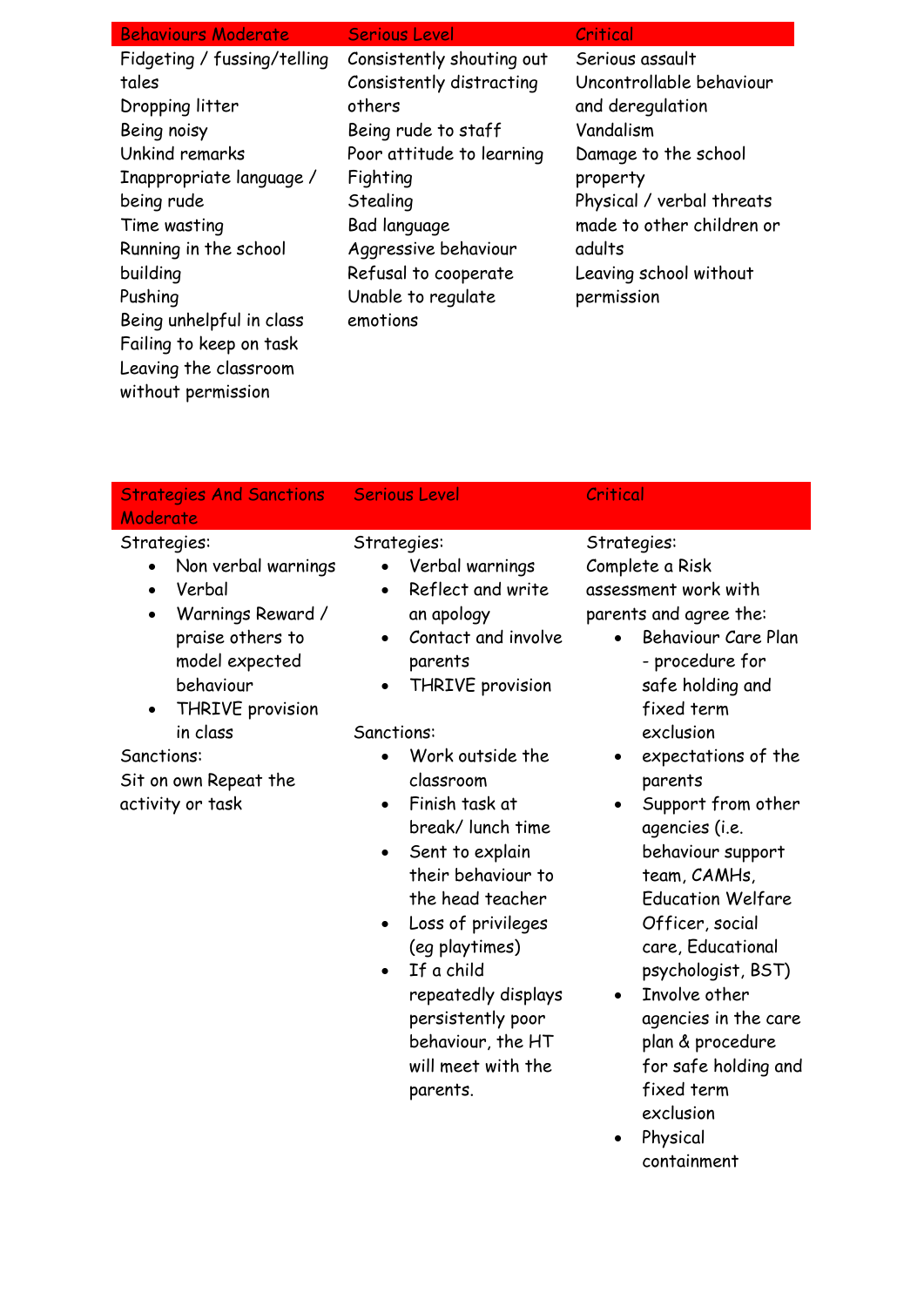(positive handling policy)

- Arrange alternative provision within school:
- Reduced timetable
- 1-2-1 support out of the classroom
- THRIVE provision and work with the LA to arrange alternative provision

### Sanctions:

- Loss of privileges
- Lunchtime exclusion
- Fixed term
- Temporary exclusion
- Permanent Exclusion

# **Lunch time Behaviour and strategies**

| <b>Strategies And Sanctions</b> |                        |                           |
|---------------------------------|------------------------|---------------------------|
| Moderate                        | <b>Serious Level</b>   | Critical                  |
| Unkind remarks                  | Bad language / abusive | Behaviour escalates       |
| Inappropriate language /        | language               | Uncontrollable behaviour  |
| being rude                      | Aggressive behaviour   | and deregulation          |
| Pushing loss of temper          | Refusal to cooperate   | Physical / verbal threats |
| Being unhelpful                 | Being rude             | made to other children or |
| Going over the top in           | Unable to regulate     | adults                    |
| their play.                     | emotions Unsafe        | Leaving school without    |
| Being unsafe                    | behaviour              | permission                |

| <b>Strategies</b>           |                              |                             |
|-----------------------------|------------------------------|-----------------------------|
| Strategies:                 | Strategies:                  | Strategies:                 |
| VRFs Verbal Warnings/       | <b>VRFs warnings</b>         | To get assistance           |
| Reward / praise and         | Sanctions: The Lunch time    | Sanctions:                  |
| others to model expected    | supervisors will ask for a   | LTS staff will radio for /  |
| behaviour                   | teacher to come outside      | go straight away to get     |
| Sanctions: 5 mins in time   | and that child will lose the | the HT (or another          |
| out                         | right to be in the           | teacher if HT is not in     |
| If a child does not respond | playground                   | school) who will come out   |
| or refuses to go to time    |                              | and the child will be taken |
|                             |                              | $\mathsf{in}$ .             |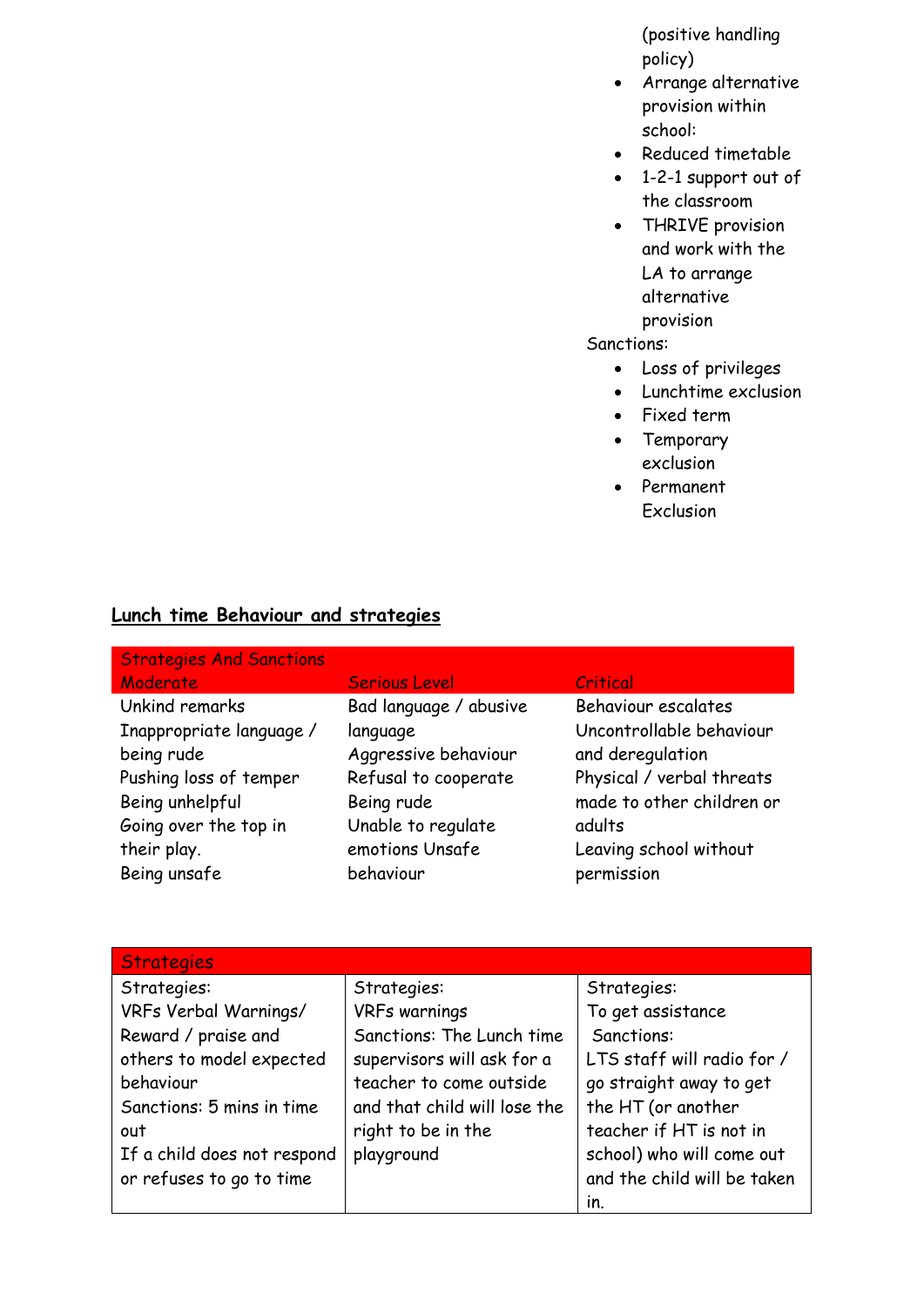| out they move to - have to | This may be extended to   | The HT will decide what |
|----------------------------|---------------------------|-------------------------|
| miss the rest of the break | more than 1 playtime -    | action/sanction to take |
|                            | depending on the incident |                         |
|                            | Use of alternative        |                         |
|                            | provision at lunch &      |                         |
|                            | playtime                  |                         |
|                            | Parents informed via      |                         |
|                            | Tapestry                  |                         |

## **Procedures in place where there is concern about a child's behaviour**

As a general rule nobody has the right to touch, hold or contain another person. However, staff working in our school have a duty of care and sometimes have to operate in exceptional circumstances, where it is sometimes necessary to act outside the norm to keep a child safe.

We use:

Positive handling ( see policy)

- Risk assessments, care plans and critical incident reports
- We work with other agencies and children services
- Alternative provision
- Alternative arrangements for break times
- Reduced timetable should a child's behaviour continue to give concern in spite of the above procedures a fixed term temporary exclusion may be carried out.

# **Exclusions**

There are three types of exclusion. These are:

- Lunch time exclusions

- Fixed period exclusions last for a specific number of days (cannot be longer than 45 days in the school year).

- Permanent exclusion means that a child may not be allowed to go back to the school again, unless he/she is reinstated by a meeting of the Discipline Committee.

There are a number of steps which the school has to take and procedures which must be followed:

- the parent/carer must be informed immediately, ideally by telephone

- within one day, the Headteacher must inform the parents/ carer by letter that the child has been excluded, the type of exclusion and the reasons for it. The letter should also state the date that the child can return to school and the time of the reintegration meeting

- the Headteacher must notify the local education authority [LA] and the Discipline Committee set up by the governing body, of the child's exclusion for any fixed period exclusion over 5 days or a permanent exclusion

- the Headteacher's letter tells the parent/carer that they have the right to make representations to the Chair of the Discipline Committee about the decision to exclude their child.